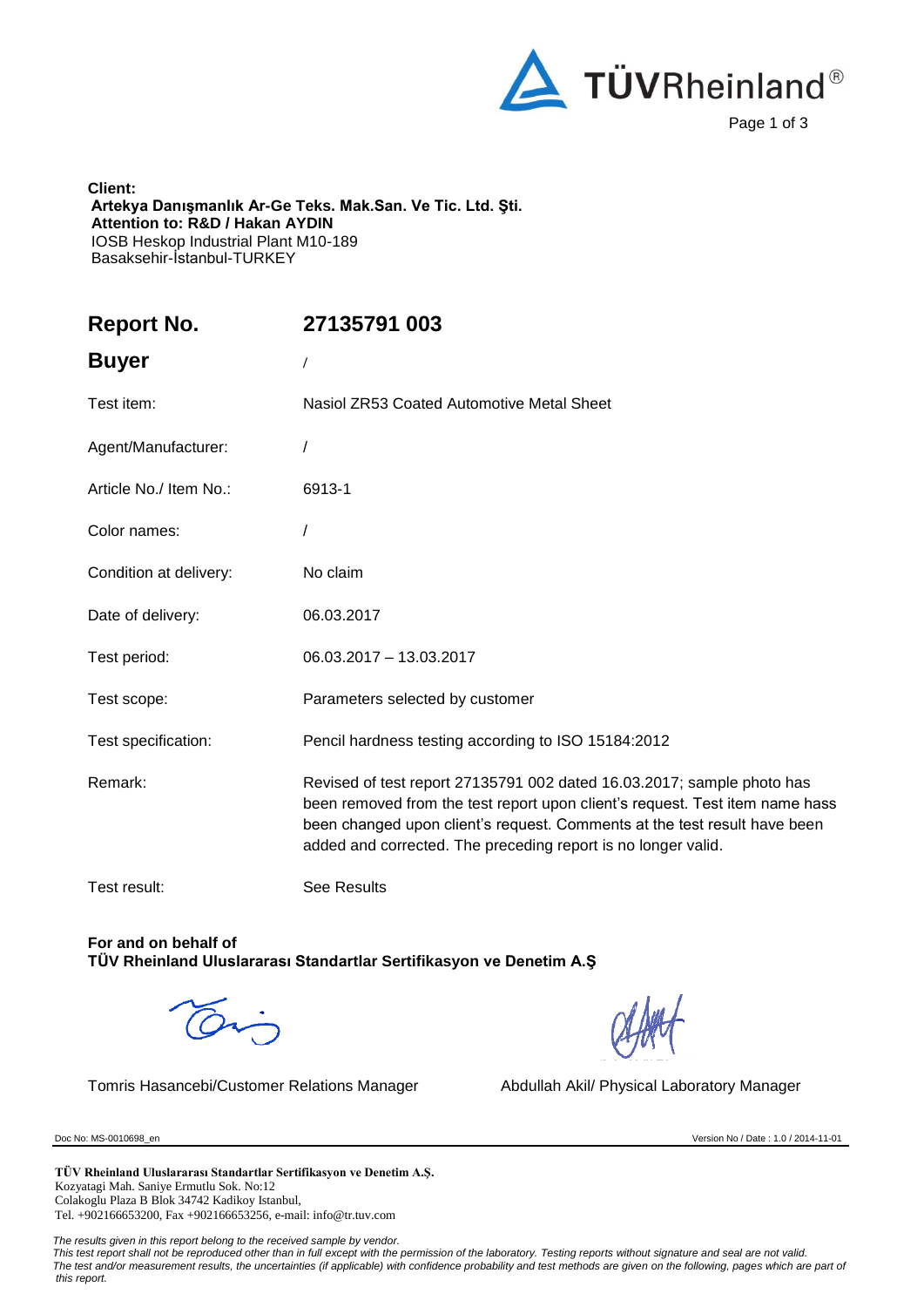

Date: 16.03.2017

## **1. List of Materials**

| <b>Material No</b> | <b>Article</b> | <b>Article name</b>                           | <b>Material</b> | <b>Colour</b> |
|--------------------|----------------|-----------------------------------------------|-----------------|---------------|
| M001               |                | lNasiol ZR53 Coated Automotive<br>Metal Sheet | Metal           |               |

## **2. Results**

## **Pencil Hardness**

| <b>M001</b> |               |    |                |    |    |    |    |   |    |   |   |    |    |    |    |    |    |               |    |
|-------------|---------------|----|----------------|----|----|----|----|---|----|---|---|----|----|----|----|----|----|---------------|----|
|             | <b>SOFTER</b> |    |                |    |    |    |    |   |    |   |   |    |    |    |    |    |    | <b>HARDER</b> |    |
| 9B          | 8B            | 7B | 6B             | 5B | 4B | 3B | 2B | В | HB | F | H | 2H | 3H | 4H | 5H | 6H | 7H | 8H            | 9H |
|             |               |    | $\blacksquare$ |    |    |    |    |   |    |   |   |    |    |    |    |    |    |               | X  |

\*Pencil Hardness: 9H

\*Test has been started with 6B.

\*Nasiol ZR53 has been applied to automotive metal sheet.

\*'Derwent' branded graduated pencil has been used for testing.

\* No permanent intrusion / notch formed on the sample surface.

\* Protective film has not been deteriorated, no visible scratches.